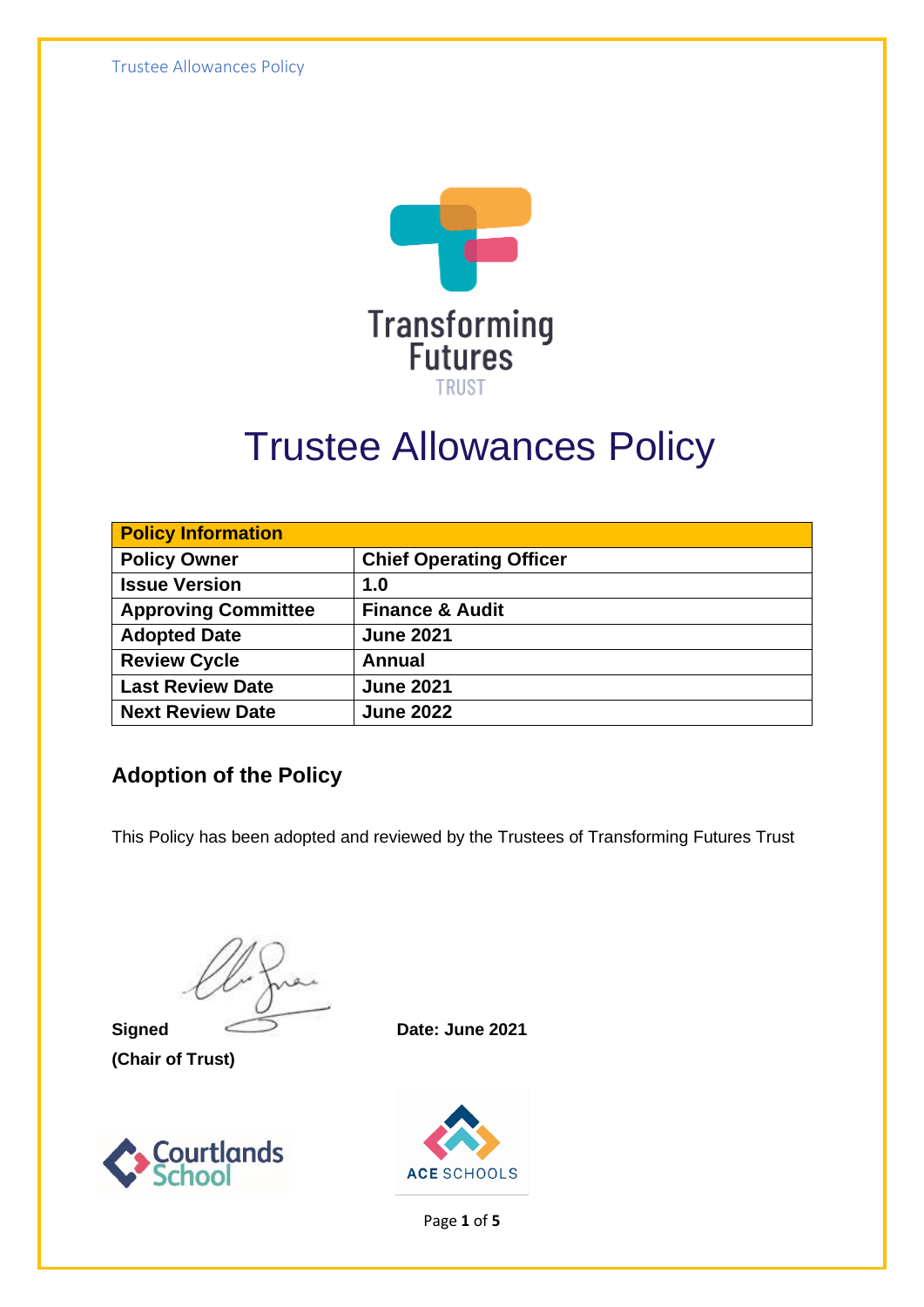#### 1. Aims

The Trust Board to pay reasonable allowances from the school's delegated budget to cover any costs that board members incur through carrying out their duties.



This policy sets out the terms on which such allowances will be paid.

By adopting this policy, we will ensure that no member of the community is prevented from becoming a governor on the grounds of cost.

#### 2. Legislation and guidance

The [Governance Handbook](https://www.gov.uk/government/uploads/system/uploads/attachment_data/file/582868/Governance_Handbook_-_January_2017.pdf) (section 4.7.1, paragraph 65) says that Boards are free to determine their own policy on the payment of allowances and expenses.

This policy complies with our Funding Agreement and Articles of Association.

#### 3. Overview

Members of the Trust Board may claim allowances to cover expenditure necessary to enable them to perform their duties.

This does **not** include an attendance allowance, or payment to cover loss of earnings.

Allowances will only be paid on the provision of a receipt and will be limited to the amount shown on the receipt.

Members of the governing board may claim for:

- > Childcare
- Care for elderly or dependent relatives
- Extra costs incurred because they have a special need or English as a second language
- > Travel and subsistence costs
- Telephone charges, photocopying, postage, stationery, etc.
- Other justifiable allowances

Claims will be paid in arrears on a case-by-case basis. Reimbursable costs should be agreed in principle by the Finance and Audit Committee **before** they are incurred.

The Chair of the Trust may investigate claims that appear excessive or inconsistent. All claims will be subject to an independent audit.

Travel expenses where a Trustee uses their own vehicle must not exceed the HM Revenue and Customs (HMRC) approved mileage rates (see appendix 2).

Allowances may be claimed by submitting a request form to Anna Tapley, Clerk to the Trust at [anna.tapley@transformingfutures.org.uk.](mailto:anna.tapley@transformingfutures.org.uk)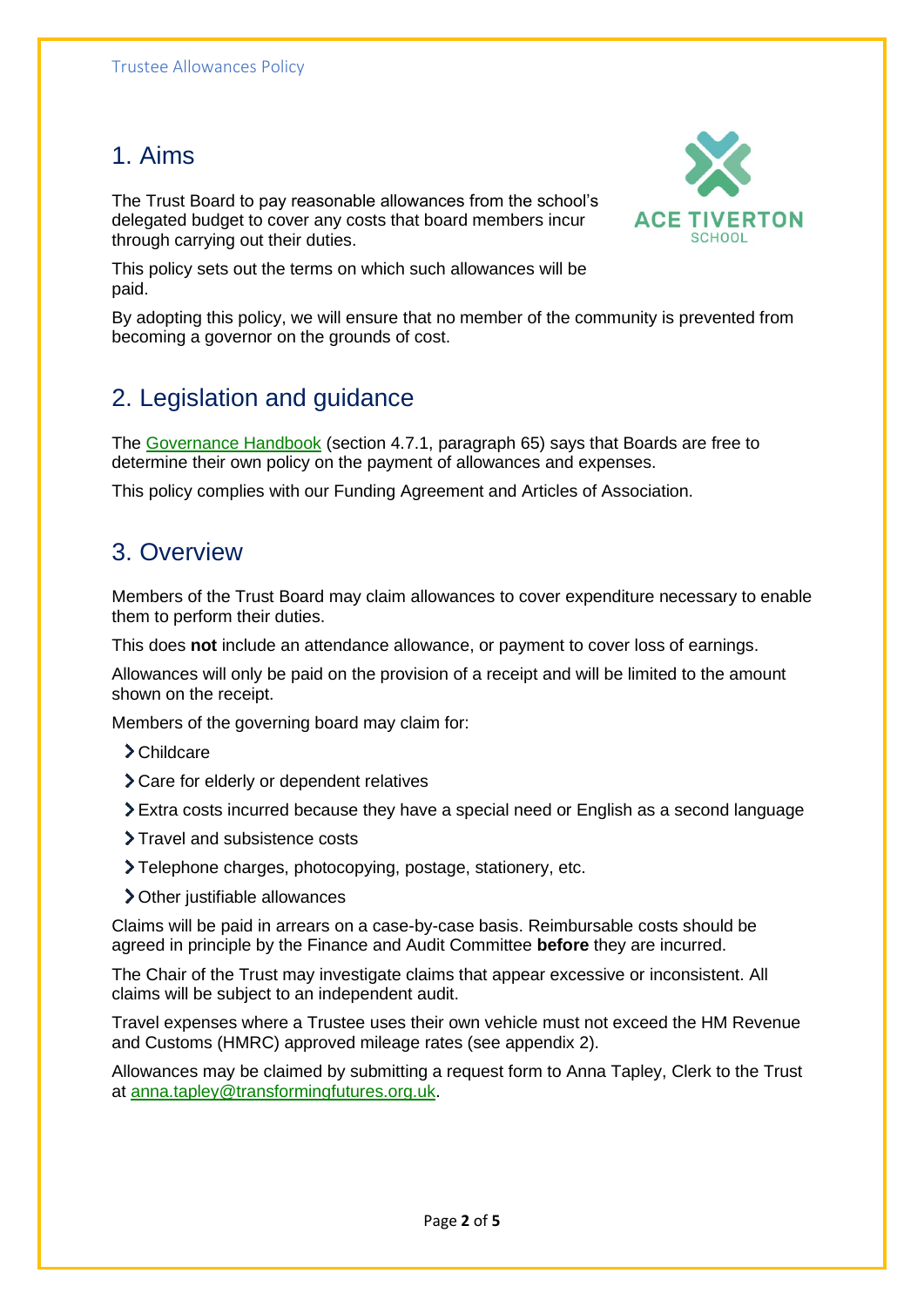#### Appendix 1 – Trustee Claim Form

| <b>Transforming Futures Trust</b> |  |  |
|-----------------------------------|--|--|
|-----------------------------------|--|--|

#### **Governor claim form**

Name:

Address:

Claim period:

I claim the total sum of £\_\_\_\_\_\_\_\_\_\_ for governor expenses as detailed below. I have attached relevant receipts to support my claim.

| Signed: |  |
|---------|--|
|         |  |

Date:  $\Box$ 

| <b>EXPENSE TYPE</b>                                        | £ |  |
|------------------------------------------------------------|---|--|
| Childcare                                                  |   |  |
| Care arrangements for dependent relatives                  |   |  |
| Support for a special need or English as a second language |   |  |
| Travel or subsistence                                      |   |  |
| Telephone charges, photocopying, postage or stationery     |   |  |
| Other (please specify)                                     |   |  |
| <b>Total expenses claimed</b>                              |   |  |

This form should be submitted to Anna Tapley, Clerk to the Trust at [anna.tapley@transformingfutures.org.uk](mailto:anna.tapley@transformingfutures.org.uk) with any relevant receipts.

The form should be submitted within 3 months of the expenses being incurred.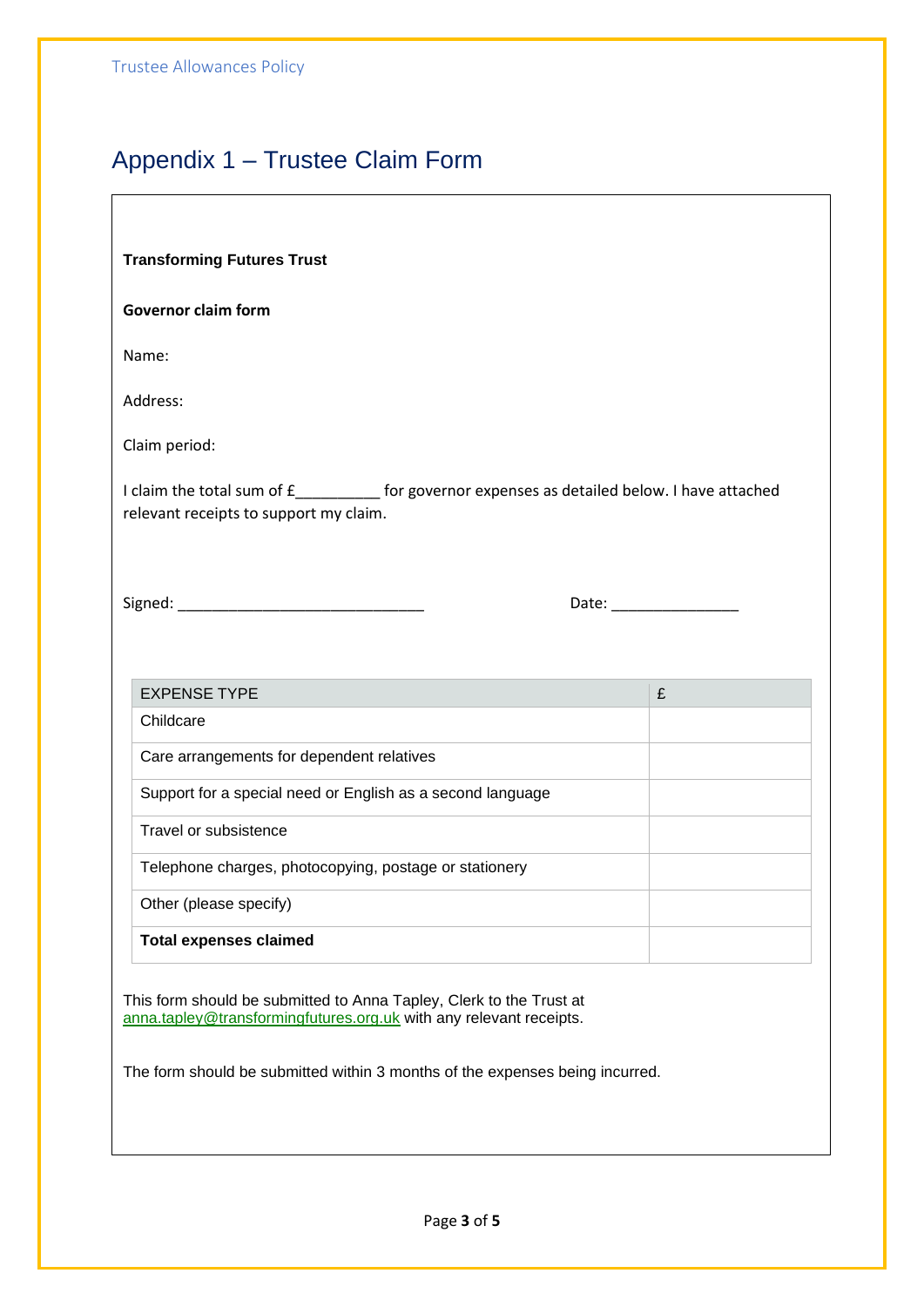### Appendix 2 – Approved Mileage Rates

The table below shows HMRC's current approved mileage rates, which are published on the HMRC [website](https://www.gov.uk/expenses-and-benefits-business-travel-mileage/rules-for-tax).

| <b>TYPE OF VEHICLE</b> | <b>FIRST 10,000 MILES</b> | ABOVE 10,000 MILES |
|------------------------|---------------------------|--------------------|
| Cars and vans          | 45 <sub>p</sub>           | 25p                |
| Motorcycles            | 24p                       | 24 <sub>p</sub>    |
| <b>Bikes</b>           | 20 <sub>p</sub>           | 20 <sub>p</sub>    |